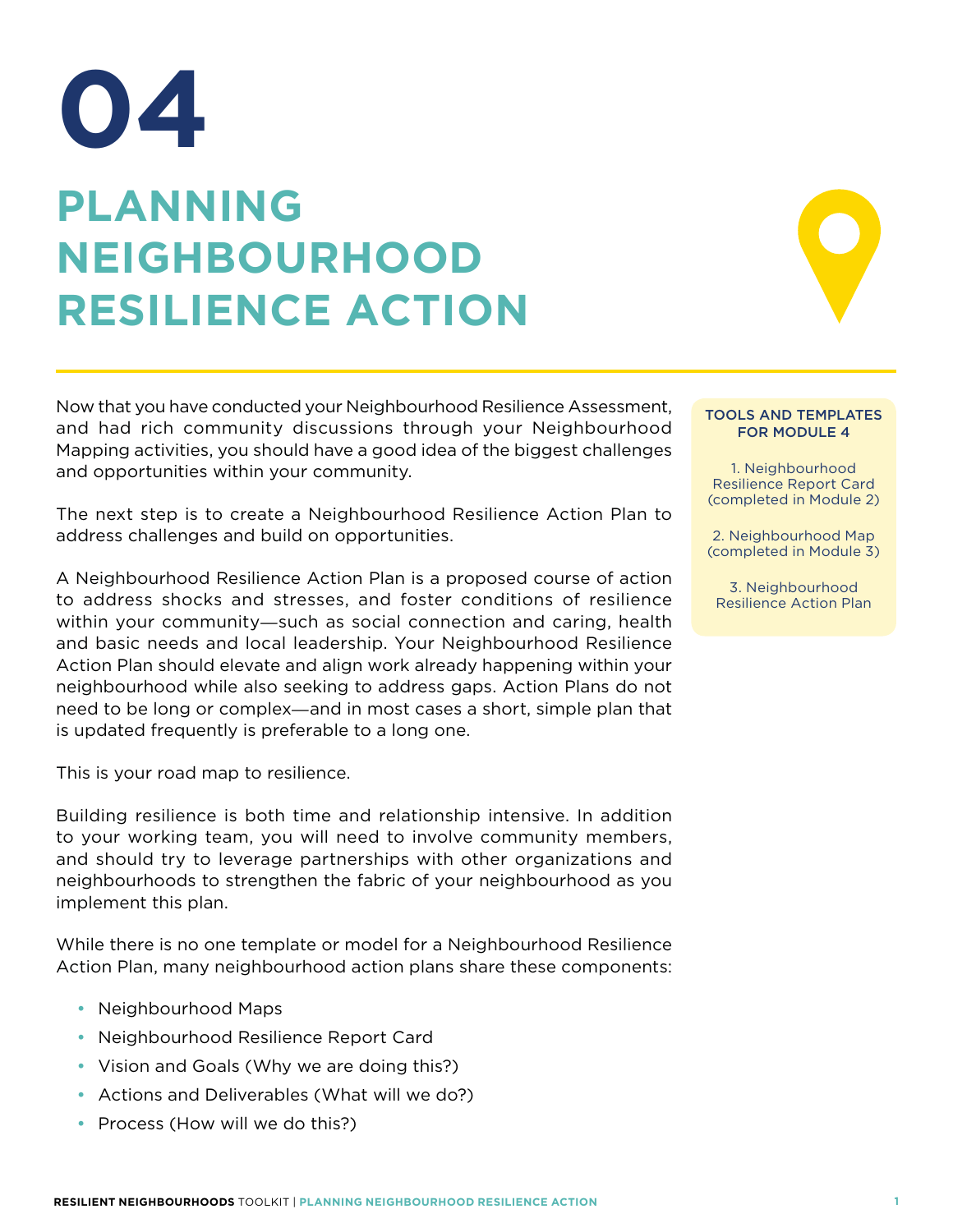- Timeline (When will we do this?)
- Evaluation (How we will know we are making a difference?)
- Partners (Who will we work with?)

The process to create your Action Plan has several steps:

- **1.** Scope the Action Plan
- 2. Review your Neighbourhood Resilience Report Card
- 3. Inventory your Current Programs and Actions
- 4. Create your Resilient Neighbourhood Vision
- **5. Develop High-Level Goals**
- **6.** Identify your Actions
- 7. Refine your Plan
- 8. Implement your Plan

# **STEP 1: SCOPE YOUR PLAN**

Just like your Neighbourhood Resilience Assessment, your first step is to determine the scope of your Action Plan.

- • **Internal focus:** Will your plan target only staff and service users of your organization?
- • **Internal and immediate community focus:** Will your plan target all or just part of the neighbourhood or community?
- • **Whole neighbourhood focus:** Will your plan target residents and workers in the neighbourhood as defined by municipal boundaries? Or will you select a smaller area more directly around your organization (e.g. a five block radius)?

While the overarching goal of the Resilient Neighbourhoods Program is to build resilience at the neighbourhood scale, many organizations may first choose to build internal, organizational resilience. Choose the scale that works best for your organization and working team. This is entirely up to you. Building resilience in *any* capacity is extremely valuable on a day-to-day basis―and when shocks and stresses occur.

You will also need to determine who will create the Action Plan, and who will be charged with implementing actions. Some organizations choose to have community members participate directly in Action Planning; others choose to use their initial resilience planning team (developed in Module 1 of this toolkit) to start and validate the actions with community once they are drafted.

When you have determined the scope of the plan, organize a Neighbourhood Resilience Action Planning Workshop. Decide on a group size that is manageable for you and your organization―this may mean you choose to only work with your initial team.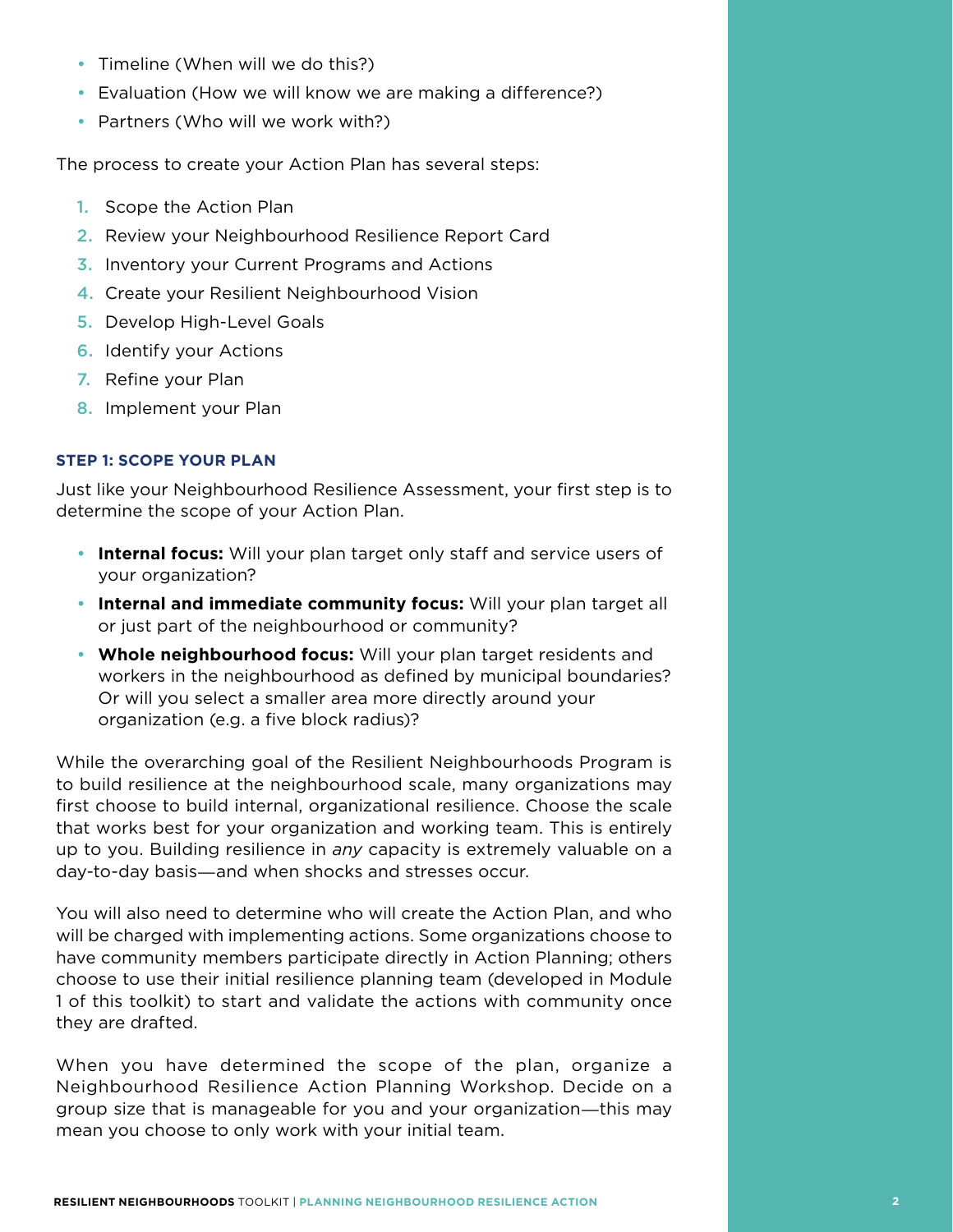#### **STEP 2: REVIEW THE NEIGHBOURHOOD RESILIENCE REPORT CARD**

At the end of conducting your Neighbourhood Resilience Assessment, you created a Report Card for your neighbourhood. This summarizes the primary shocks and stresses that your community is concerned about, and the overall strengths and weaknesses of your neighbourhood.

Review these as a group and post the summary where everyone can see it and refer to it. Write the top 3 shocks and top 3 stresses on the Neighbourhood Resilience Action Planning Template in the appendix.

#### **STEP 3: CREATE A VISION**

A vision statement is the long-term, ideal state of resilience that you want your neighbourhood to achieve. Your Neighbourhood Resilience Vision is a shared idea of success if you achieve all of your resilience goals and objectives. It is a "blue sky" statement, future-facing, clear, concise and inspiring.

## **EXAMPLES OF VISION STATEMENTS:**

- • A neighbourhood where all people feel secure, able to transform to support the community during a disaster.
- A caring, sharing and accessible neighbourhood where everyone can feel valued.
- A neighbourhood that exemplifies a culture of resilience, which is supported by diverse, inclusive and collaborative partnerships.

There is no exact science to creating a vision, but these guiding questions can help:

- What are the assets of your neighbourhood/community?
- What about your neighbourhood/community makes you feel proud?
- Describe a time that you felt happy, healthy, supported and included in your neighbourhood―what were the conditions that enabled that to happen?
- In the event of a disaster, what would you most want to preserve or reconstruct in your neighbourhood/community?
- The word emergency comes from the Latin, "emergere" which means to "arise out or up". If a disaster struck your neighbourhood/community tomorrow, what would you like to emerge from it?

**\*TIP:** Have participants write out their answers to these questions from three separate perspectives: 1) for themselves as an individual, 2) for the organization, and 3) for the neighbourhood/community as a whole. Encourage participants to capture these on three separate post-it notes and compare.

**\*TIP:** Imagining the distant future is challenging, but being able to anticipate and plan for what may happen is an important part of resilience. We suggest playing the free, open-source game, **The Thing from the Future** to think about what the future may hold. Play a few rounds of this game using positive cards such as "Grow" or "Transform".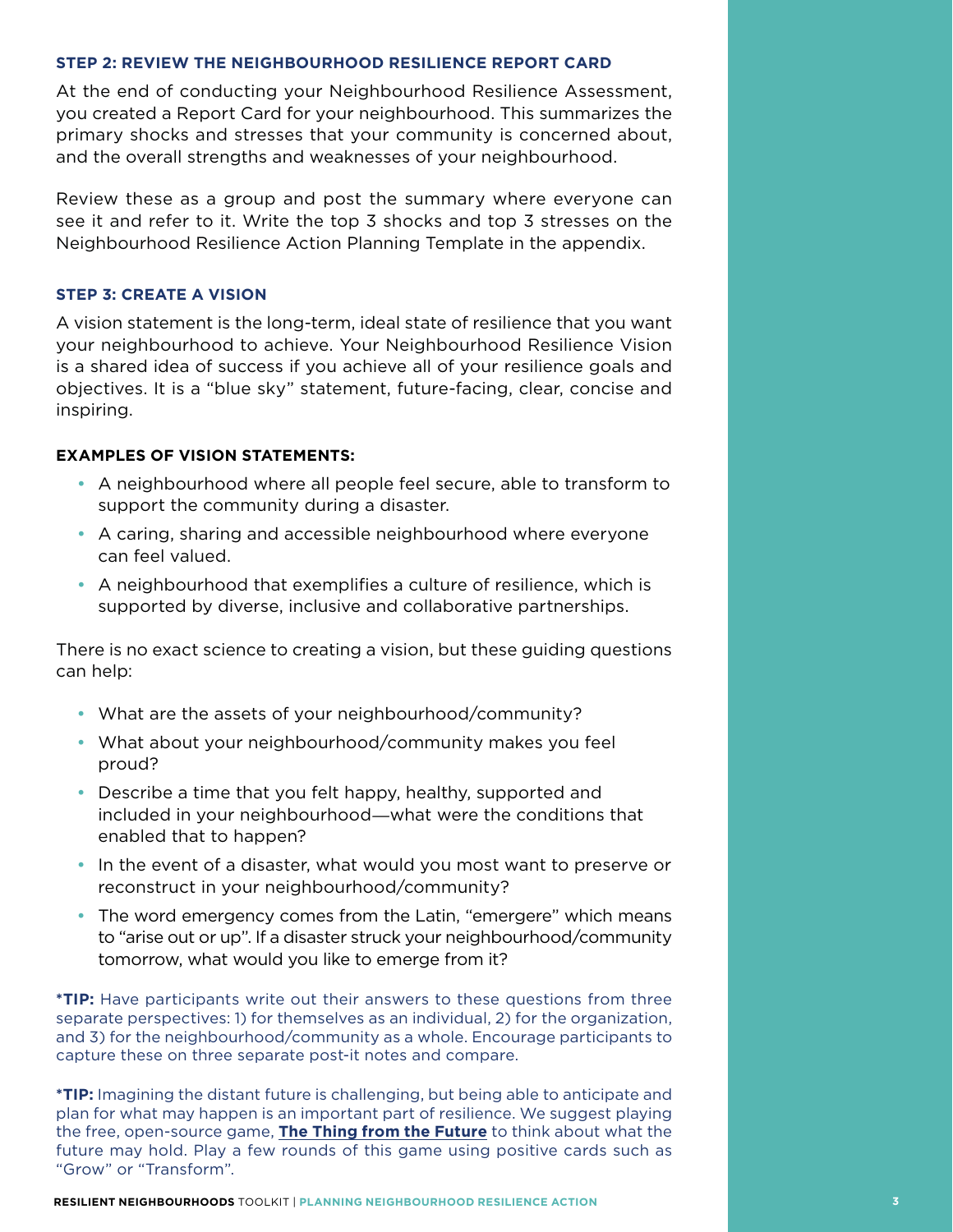Gather everyone's ideas and pick out key words and themes. Next, work together to turn these words and themes into a statement―a collective vision for your resilient neighbourhood. Do not spend too much time wordsmithing. Your vision statement does not need to be perfect, and can be revisited. The most important part is capturing what is unique about your neighbourhood―and what you want to achieve through this process. Write your vision statement on the Neighbourhood Resilience Action Planning Template in the appendix.

### **STEP 5: DEVELOPING HIGH-LEVEL GOALS**

Once you have created a shared vision, decide on a number of broad but realistic outcomes you are trying to achieve through your overall plan. These are your goals, and should draw directly from your Neighbourhood Resilience Assessment Report Card and reflect the need to continue building on strengths, address weaknesses and consider top shocks and stresses.

You may use the following Strengths, Weaknesses, Opportunities and Threats Table to help determine your goals.

| <b>STRENGTHS</b>     | Unique skills, knowledge,<br>assets, resources and capacities<br>that you can draw on from<br>within your organization to<br>implement your Action Plan. | What are the greatest strengths<br>1.<br>identified in your Report Card?<br>2.<br>What do you do well?<br>3.<br>What experience, knowledge<br>and skills do you have?<br>4.<br>What unique resources can you<br>draw on?<br>5.<br>What do others see as our<br>strengths?                                    |
|----------------------|----------------------------------------------------------------------------------------------------------------------------------------------------------|--------------------------------------------------------------------------------------------------------------------------------------------------------------------------------------------------------------------------------------------------------------------------------------------------------------|
| <b>WEAKNESSES</b>    | Areas for improvement that<br>you may choose to address or<br>change within our organization.                                                            | 1.<br>What was the greatest<br>weakness identified in your<br><b>Report Card?</b><br>2.<br>What can you improve?<br>3.<br>Where do you have few<br>resources?<br>4.<br>What do others see as your<br>weaknesses?                                                                                             |
| <b>OPPORTUNITIES</b> | Partnerships, capacities,<br>assets, skills and resources that<br>you can leverage to implement<br>your actions.                                         | What resilience goals could<br>1.<br>align with our organization's<br>overall vision, mission and<br>qoals?<br>What positive factors are<br>2.<br>currently driving your<br>community's resilience?<br>What good opportunities are<br>3.<br>open to us?<br>What trends could you take<br>4.<br>advantage of? |
| <b>THREATS</b>       | Negative events, forces<br>or gaps in resources that may<br>inhibit your ability to implement<br>your actions.                                           | 1.<br>What negative factors are<br>currently impacting our<br>community's resilience?<br>What trends could stand in the<br>2.<br>way of your success?<br>3.<br>What lessons can be drawn<br>from other neighbourhoods?<br>How do your weaknesses<br>4.<br>expose you to threats?                             |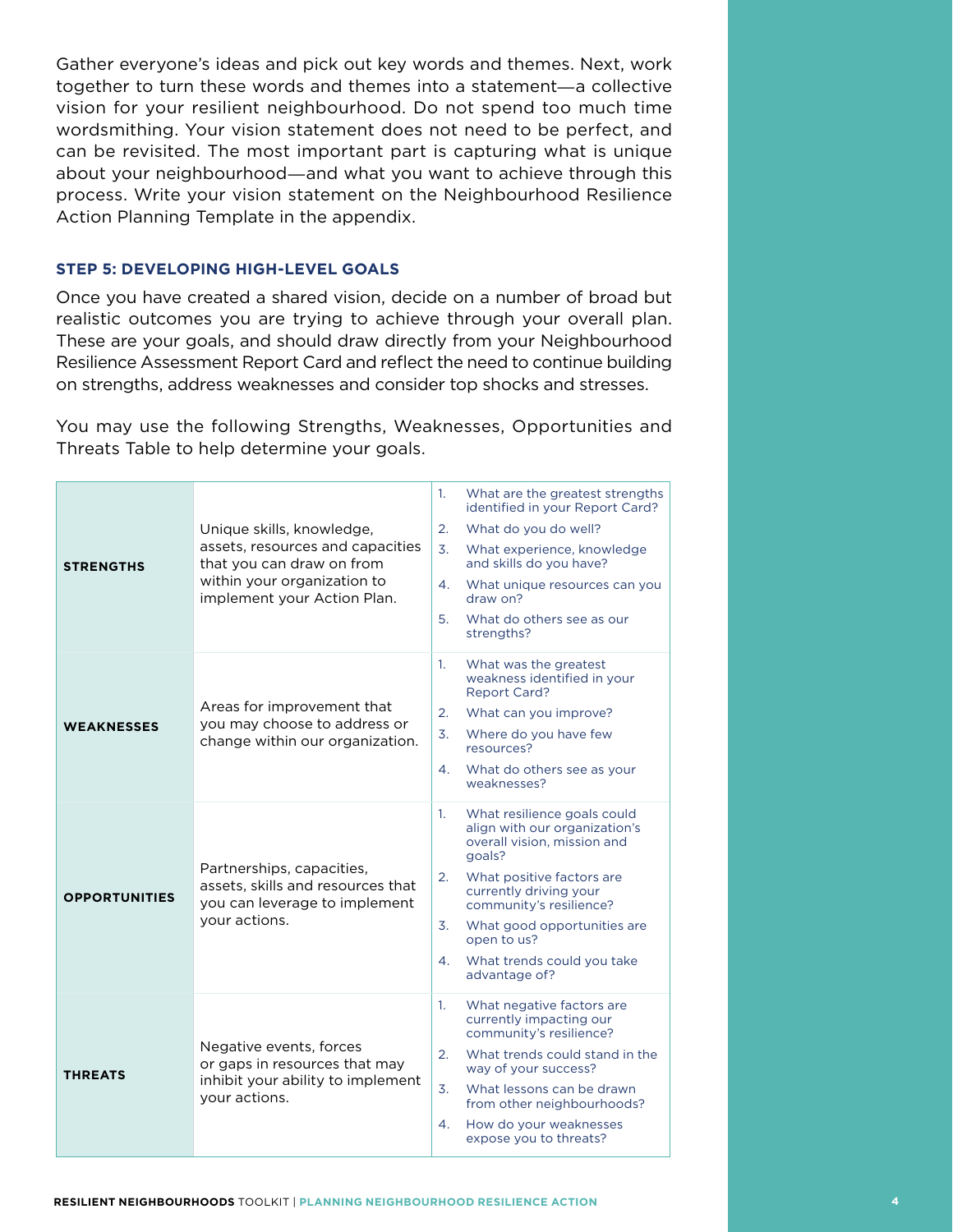Some examples of broad goals are:

- Educate and motivate community members on how to lower their carbon footprints.
- Improve organizational emergency preparedness.
- • Expand after school programs for youth.
- Increase local food security.

# **STEP 4: ORGANIZATION INVENTORY**

Brainstorm all of the initiatives, programs and projects your organization is already working on, or supports on an ongoing basis. It is highly likely that all or many of these projects, programs and initiatives are already building resilience. List these initiatives in the Neighbourhood Resilience Action Planning Template.

# **STEP 5: IDENTIFYING RESILIENCE ACTIONS**

While goals are "what" you want to achieve, actions are "how" you will achieve them. Consider both actions that are already underway through current initiatives, and actions that could fill gaps. Make sure to include 1–2 actions that can be achieved quickly to receive buy-in from the community and keep engagement high.

Brainstorm different actions on post-it notes, then categorize into the following groups:

- Actions you are already taking to reach your goals;
- Actions you are already taking but need to tweak in order to reach your goals;
- Actions you need to add entirely, or need to make significant changes to in order to reach your goals.

While you are doing this, the following questions may help with the categorization:

- Referring back to the organizational inventory you created earlier, which programs, projects or work is your organization already doing to reach your goals?
- Which of these programs or projects are the most successful, and how could you elevate these?
- Which of these programs or projects are moderately successful and how could you build and support them to do more?
- Where are the gaps in your programs and projects that could be addressed over the short, medium and long-term to meet your goals?
- Which of these actions will have the most significant impact?
- Which of these actions have benefits across more than one shock/ stress?
- Do we have the community leaders (staff, volunteers, residents or other) needed to complete actions?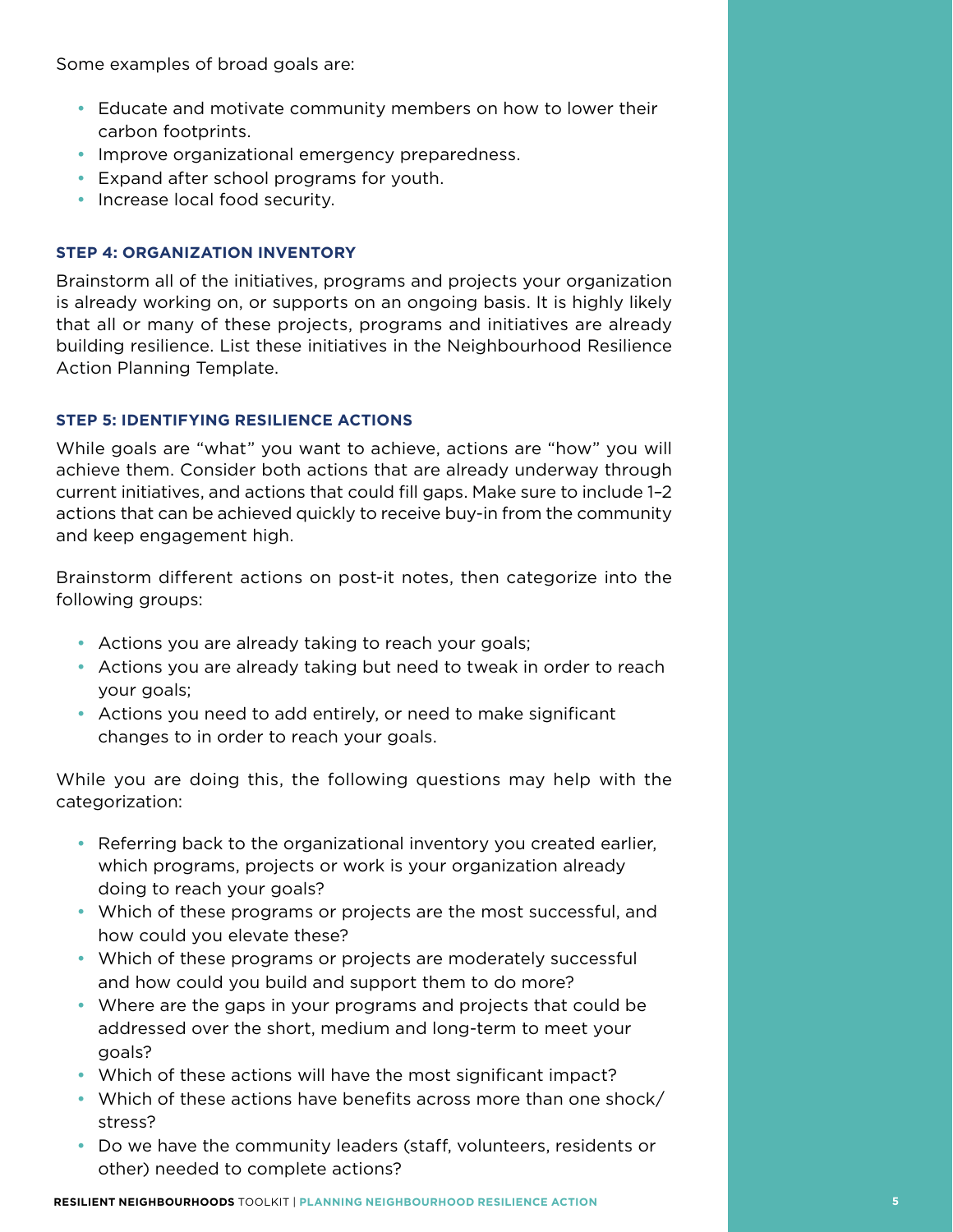- Are there any timing considerations for these actions?
- Do we have actions that address both our top shocks and top stresses?
- Do we have actions that amplify our greatest strengths and support our weaknesses?

Some examples of actions are:

- Hosting a personal and family emergency preparedness workshop for staff.
- Conducting a Disaster Support Hub exercise.
- Developing a business continuity plan for your organization.
- Creating a food garden in front of your facility.
- Planting trees in unused spaces on your property.
- Installing solar panels or a rain barrel at your facility.
- Hosting a skill-share event for community members.

**Then, determine the overall timeframe for implementing your Action** 

**Plan.** Write your final actions and accompanying logistical information under the appropriate categories in the Neighbourhood Resilience Action Planning Template in the appendix. You may add additional rows as needed.

If you find you have too many actions and need to refine them, consider using these guiding questions:

- Which of these actions are already resourced?
- Which of these actions can we start now?
- What can we realistically accomplish?
- Do we have priority and secondary actions, and if so, what are they?
- What criteria should guide our decision making?
- Who benefits from this work?
- Who is impacted by this work?
- How will we ensure equity and inclusion are built through our actions?
- What actions clearly align with what we are already doing or planning?
- How could you leverage existing resources or initiatives already under way?
- What are the essential first steps?
- How should these be communicated to stakeholders and the community?
- Who do you need to consult with to get permission, resources, etc.?

# **STEP 6: VALIDATE THE PLAN**

Now that you have created your Neighbourhood Resilience Action Plan with a small group of people, it is important to validate that plan with community members to ensure that you are on the right track.

This helps to build buy-in with the community and to develop relationships with community champions. You may choose to engage your organization or